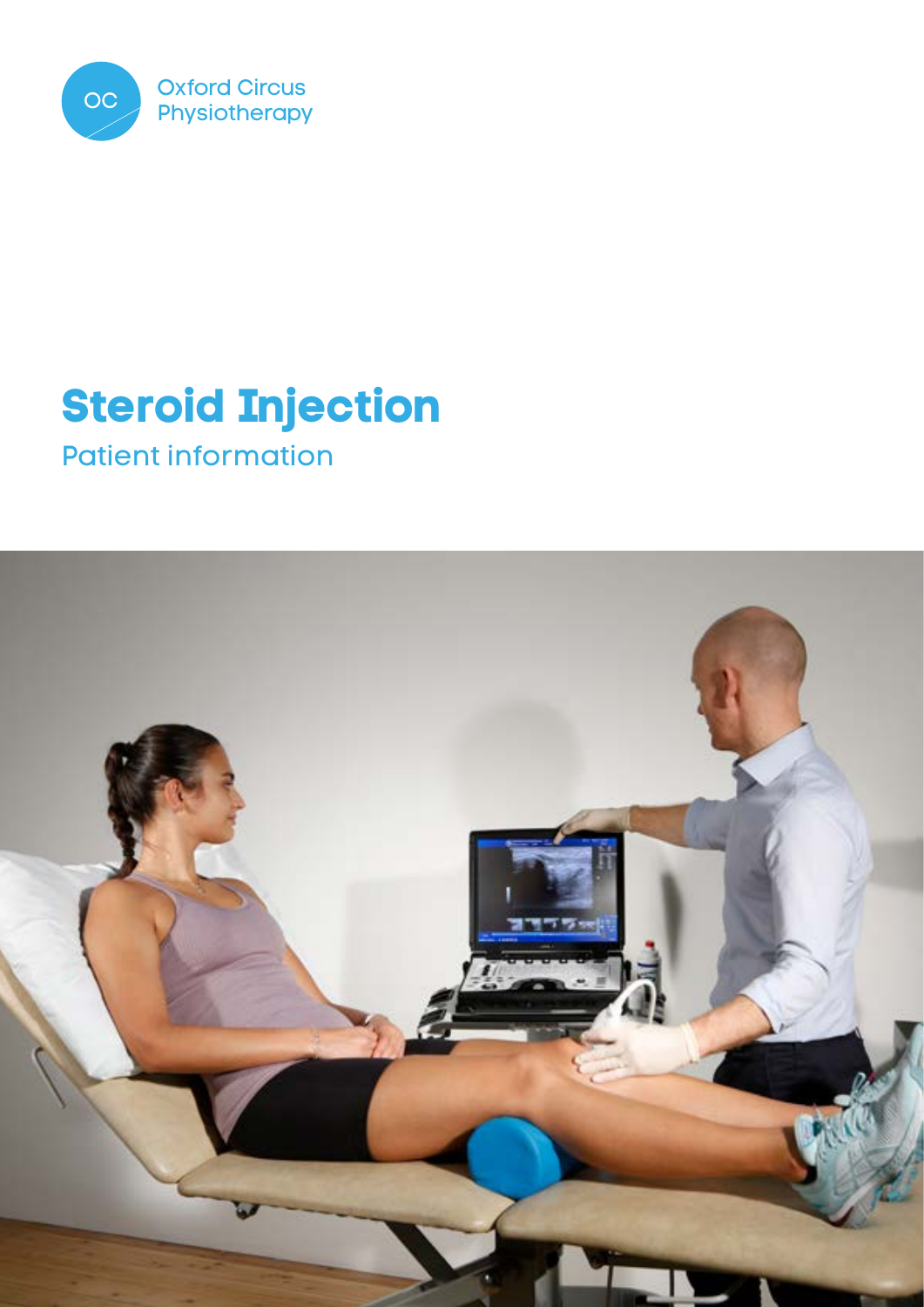Steroid injections are performed under ultrasound guidance with the aim of precisely depositing anti-inflammatory steroid and local anaesthetic to give pain relief and reducing inflammation. These injections can give rapid and effective reduction in pain and inflammation; however, improvements are usually temporary. As with all medicines, some people may experience side effects. The aim of this leaflet is to provide you with the information that you need to know when deciding if this treatment is right for you.

# **What are steroids and how are steroid injections used?**

Some steroids occur naturally in the human body and man-made steroids act like natural steroids to reduce inflammation. They are not the same as steroids used by body-builders to increase muscle size and strength. They can be taken as tablets or as an injection. Steroids are often recommended for people with inflammatory conditions and musculoskeletal pain, such as inflammatory arthritis. They can also be used in osteoarthritis and a range of other soft tissue conditions which involve pain and/or inflammation. A range of different steroids exist, some are shorter acting which work almost immediately but they only give short lived relief maybe a week or so. Longer acting steroid take around a week to work but can last for several months.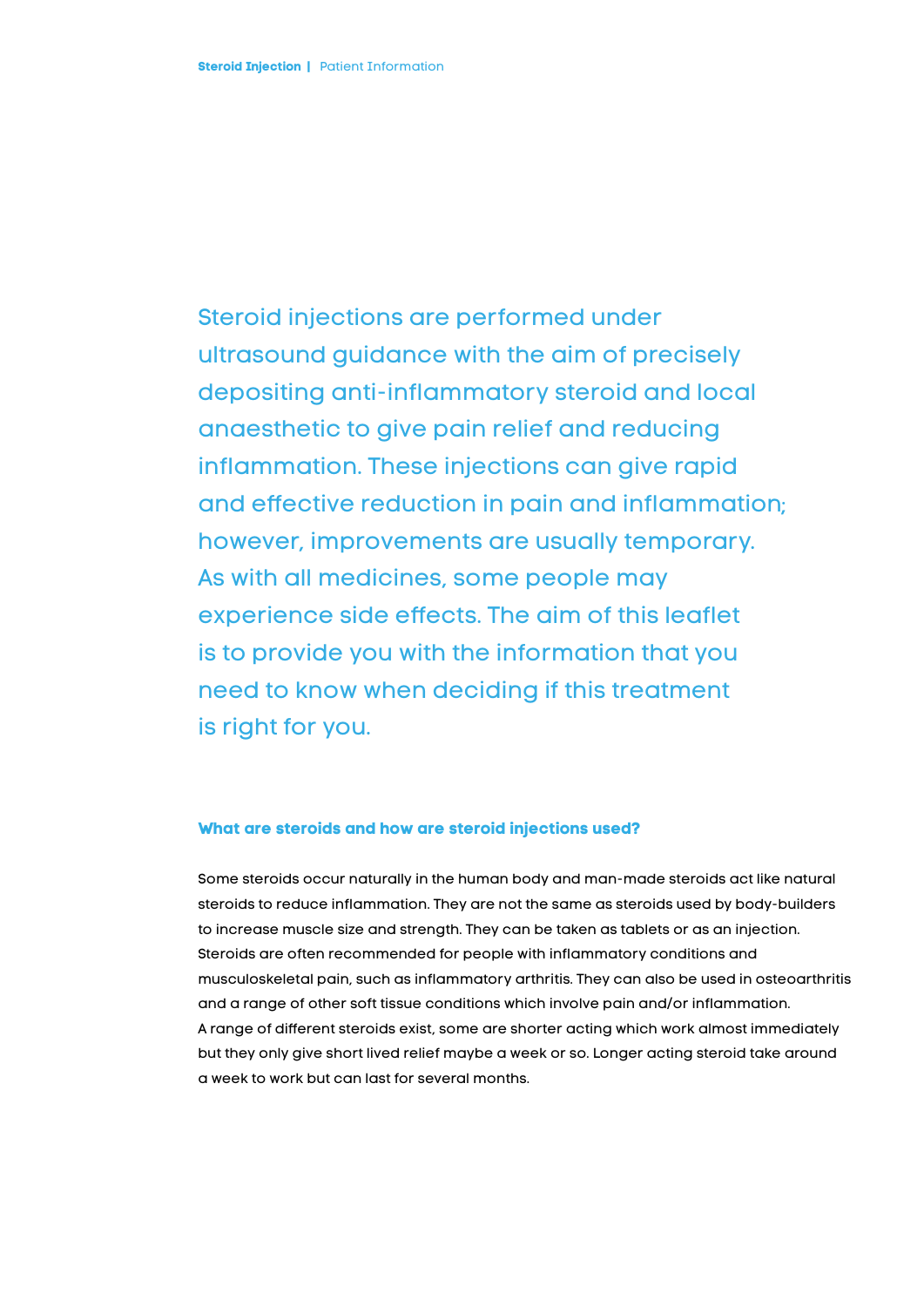## **What happens when I have a Steroid injection?**

The clinician who will be performing your injection will choose the most appropriate steroid medicine and overall volume dose for your condition and symptoms. You will normally be sitting or lying down for the injection with the area to be injected exposed. The clinician will inject under ultrasound guidance directly into the inflamed area. Most injections are quick and easy to perform.

For safety reasons your clinician may delay your injection if you have unstable blood pressure or unstable blood sugars due to diabetes, to get consent from your GP.

#### **What happens after the injection?**

Due to the local anaesthetic, some of your pain may be relieved shortly after the injection but will probably wear off after a few hours. It usually takes several days for the effect of the steroid to fully begin to work.

You may wish to arrange transport home after your injection as local anaesthetic can make some regions feel numb for a short period after the procedure. Occasionally patients may feel a little light-headed immediately afterwards. We recommend patient's stay in the waiting area for 20 minutes following the injection to monitor for any adverse side effects. You should try to avoid strenuous exercise of the affected area for 2 days after the injection. If the injection is around a tendon, you may be asked to limit heavy activity on the area for 2-3 weeks. If you don't already have an exercise and stretching program for your condition this will be provided for you following the procedure.

#### **Will I need another injection?**

If you find the injection helpful, and you feel further injections are required, this may be repeated. We usually recommend a period of 1 month between these injections. We usually recommend no more than 3 injections into any one location within 12 months. Injections are most often used to provide a period of reduced pain in order to engage in exercise and rehabilitation. Once your pain is better controlled, the need for injection should be reduced.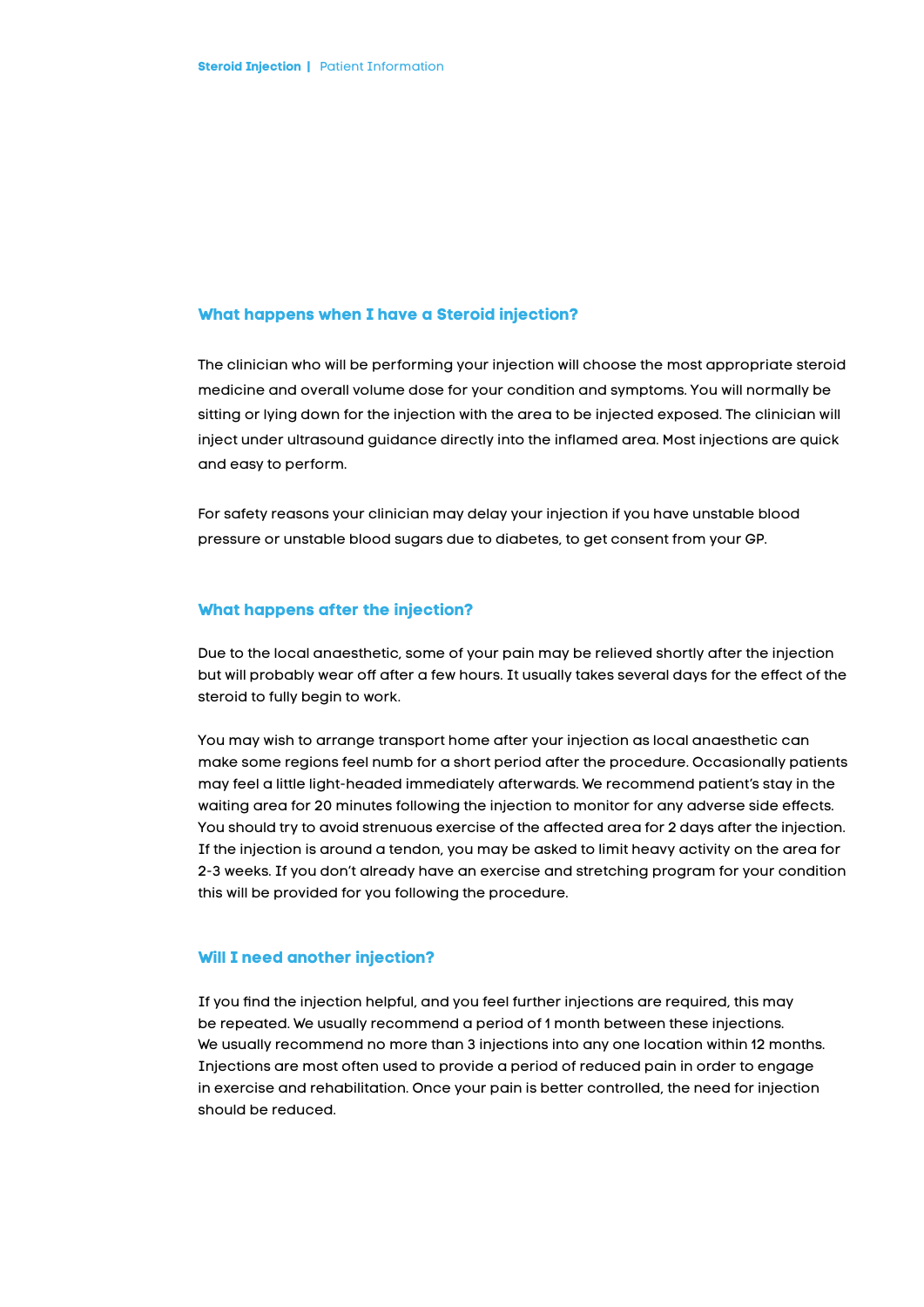## **Possible risks and side effects**

Most people have steroid injections without any significant side effects.

The risk of side effects is greater with stronger doses and longer acting steroids, such as Triamcinolone acetonide and Methoprednisolone, as they tend to be stronger and dissolve less easily in your body. However these steroids are often preferred as they offer longer treatment affects.

#### **Will it hurt?**

They can be a bit uncomfortable at the time of injection, but many people find that they are not as bad as feared.

#### **Flare up of pain**

Around a quarter (1 in 4) people may notice an increase in their pain (post injection flare) within the first 24-hours after injection. This usually settles itself within a couple of days. Simple painkillers, such as Paracetamol and applying a cold compress, may help.

## **Skin changes**

Injections containing steroid can occasionally cause some thinning and changes in the colour of the skin (local depigmentation) at the injection site. In rare cases a steroid injection into muscles or joints can cause an indentation (fat atrophy) in the skin around the area.

#### **Infection**

Very rarely, you may get an infection in the joint at the time of injection. If the joint becomes more painful and hot, you should seek medical attention immediately, especially if you are also feeling generally unwell.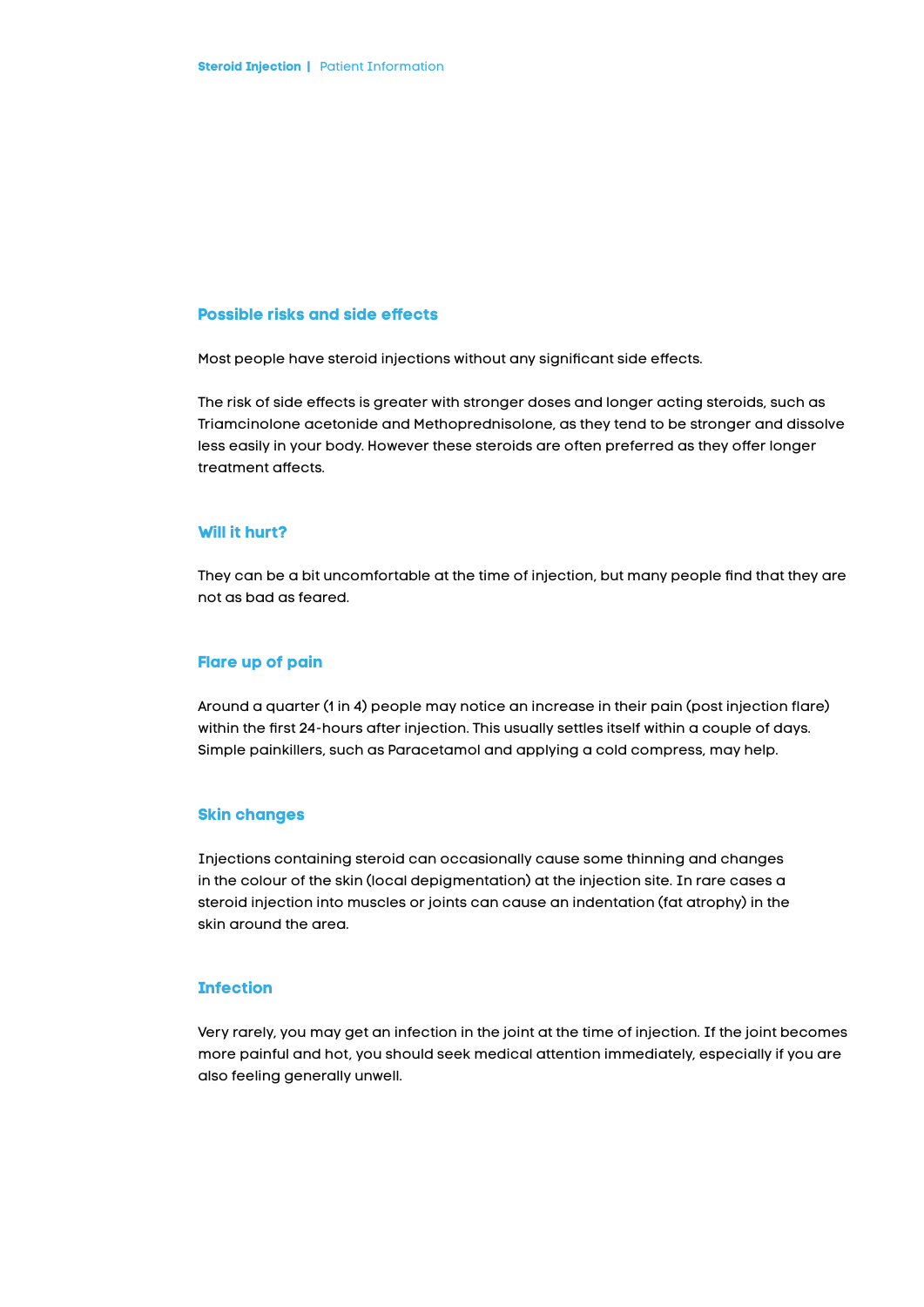# **Weight gain**

People are often concerned around the possibility of steroid related side effects, such as weight gain. One of the advantages of injectable steroids, compared with tablets, is that the dose can be kept low. This means the chances of these more systemic side effects are very rare.

## **Diabetes**

People with diabetes may experience a fluctuation in their blood sugars. This should always be discussed with your GP and the therapist providing the injection, before the injection takes place. It is important that you be vigilant of your blood sugars for around a week to two weeks after the injection. If you are worried, you should speak to your doctor.

## **Other possible side effects**

Other possible side effects include facial flushing, temporary changes in menstruation and mood.

## **Can I take other medicines along with the steroid injection?**

You can take other medicines with steroid injections, however, treatment for certain conditions such as diabetes, cancer or HIV may require your therapist to first check with your GP or treating consultant. For example, if you are taking a blood thinning drug (also called anti-coagulants) such as Warfarin, you may need a blood test to make sure that your blood is not too thin to have the injection. This is because of the risk of bleeding into the joint.

**You therefore must tell the physiotherapist giving the injection if you take anti-coagulants as they may need to discuss this with your GP before giving you the injection.**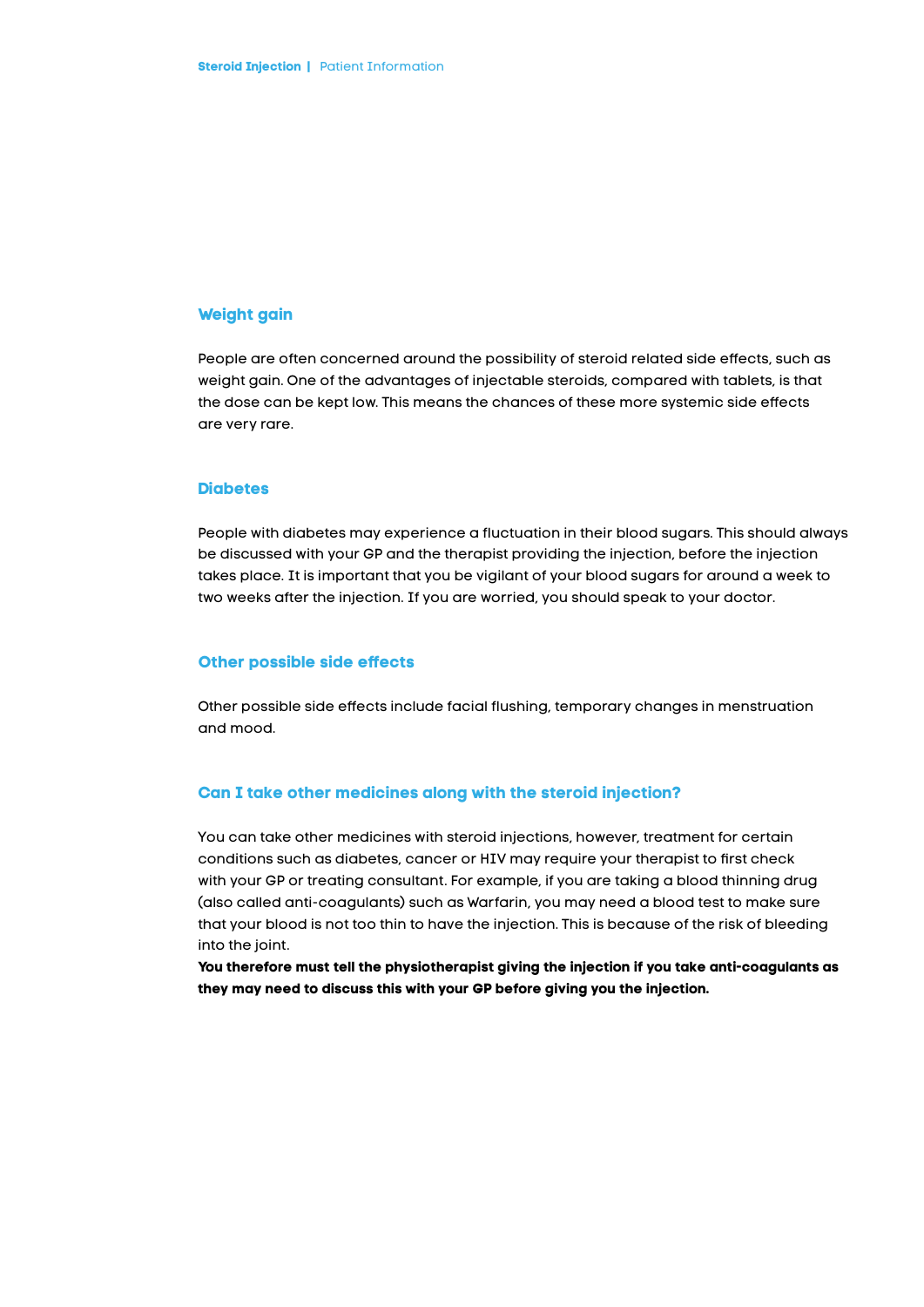# **Pregnancy and breastfeeding**

Unfortunately, we are not able to offer steroid injections to patients who are pregnant. If you are currently breastfeeding, steroid injections are considered safe to have and this website below has been produced to give you guidance in this area www.breastfeedingnetwork.org.uk/steroid-injections

# **Potential side effects of the steroid**

Serious side effects are rare and include:

- Joint and soft tissue infections
- Anaphylaxis

Other potential side effects include:

- Risk of tendon rupture
- Local subcutaneous fat atrophy (usually temporary and disappears within a few months)
- Local de-pigmentation (usually temporary and disappears within a few months)
- Post injection flare of pain at injection site.
- Destabilisation of blood sugars in diabetic patients which require vigilant monitoring by patient following injection
- Facial flushing
- Menstrual irregularities
- Dizziness
- Injury or trauma to neurovascular structures during the injection procedure
- Very rarely significant joint destruction or damage can occur although usually associated with overly frequent high dose steroid injections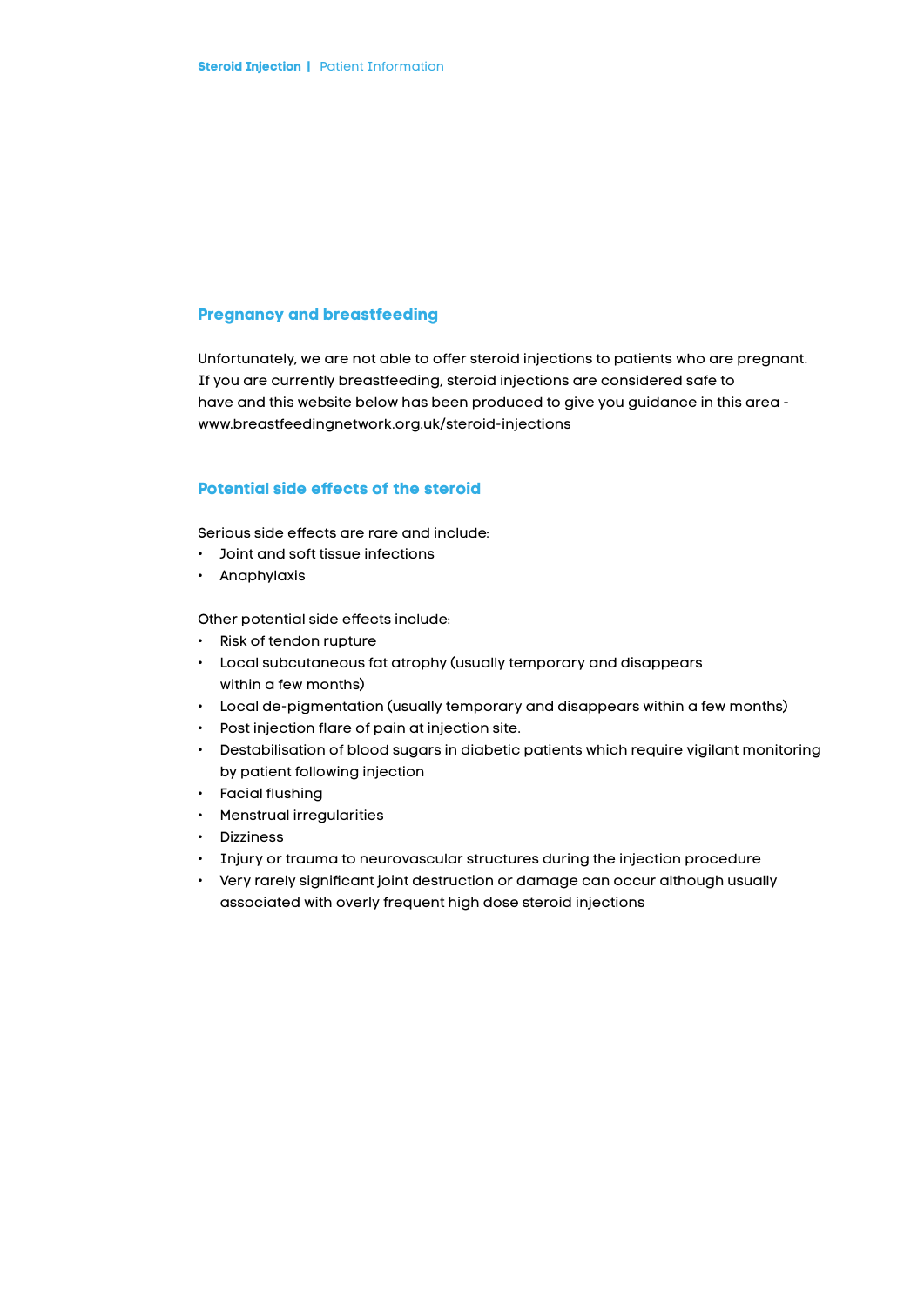# **Potential side effects of the local anaesthetic**

Serious side effects are rare and include:

- Infection Infection in soft tissue or joint injected
- Anaphylaxis

Other potential side effects include:

- Light headedness
- Numbness of area injected
- Dizziness, drowsiness
- Blurred or double vision
- Vomiting
- Bradycardia
- Hypotension cardiac arrest
- Very rarely loss of consciousness, respiratory depression, respiratory or cardiac arrest.
- Allergic or anaphylactic reaction
- Injury or trauma to neurovascular structures during the injection procedure

You may be asked to remain in the clinic waiting area for 20 minutes following the injection to allow observation of possible adverse reactions.

Your therapist is trained to, and will take every appropriate step to avoid injecting or traumatising soft tissue structures, nerves or vessels when performing the injection. However, there is a very small risk that this can occur, particularly with injections at certain locations.